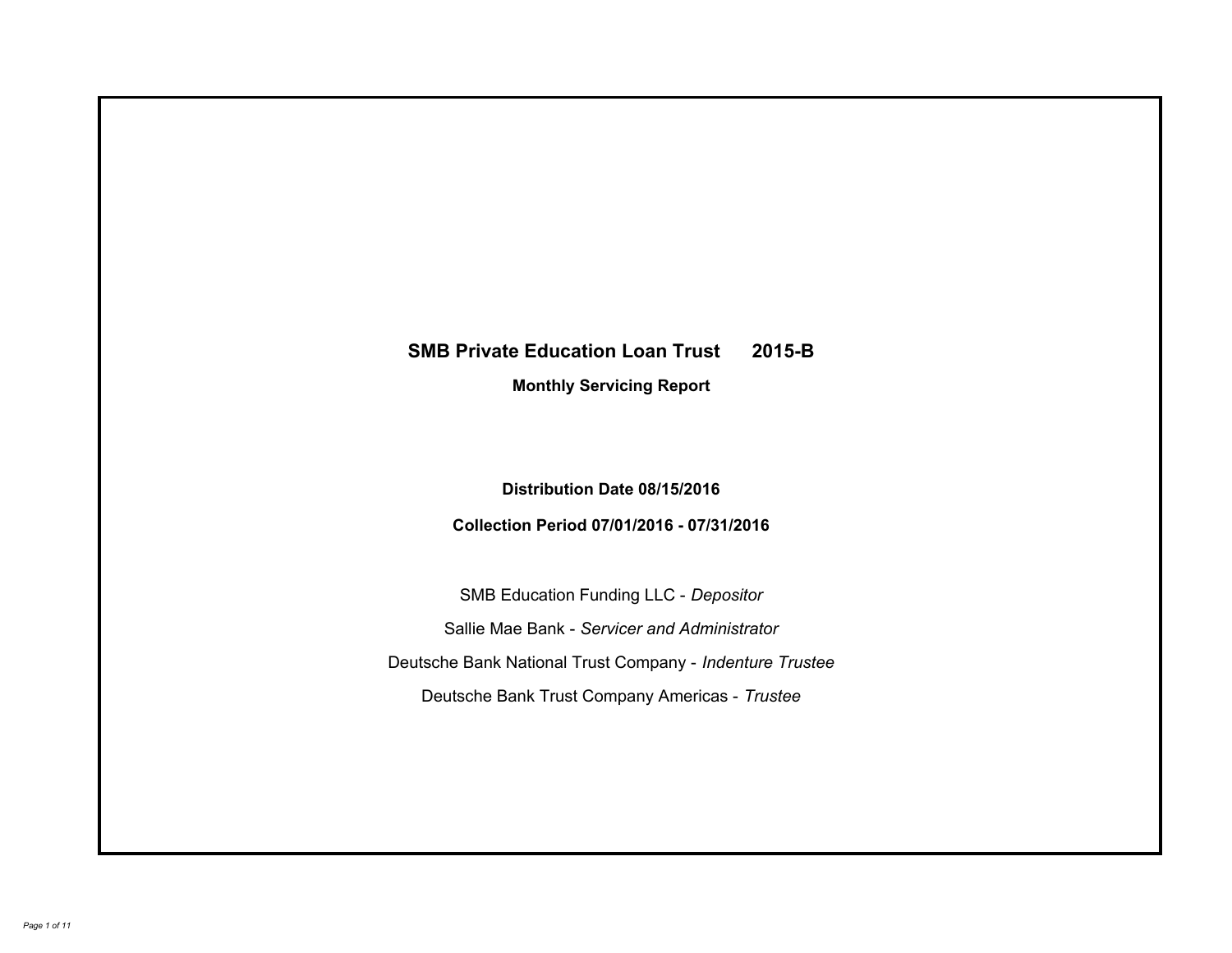A

| A  | <b>Student Loan Portfolio Characteristics</b>   |                                              | <b>Settlement Date</b><br>07/30/2015 | 06/30/2016       | 07/31/2016       |
|----|-------------------------------------------------|----------------------------------------------|--------------------------------------|------------------|------------------|
|    | <b>Principal Balance</b>                        |                                              | \$700,964,388.29                     | \$654,254,419.05 | \$650,970,627.84 |
|    | Interest to be Capitalized Balance              |                                              | 42,430,107.89                        | 45,065,607.84    | 43,710,005.08    |
|    | Pool Balance                                    |                                              | \$743,394,496.18                     | \$699,320,026.89 | \$694,680,632.92 |
|    | Weighted Average Coupon (WAC)                   |                                              |                                      |                  |                  |
|    |                                                 | WAC1 (Contractual Interest Rate on the Loan) | 8.20%                                | 8.38%            | 8.37%            |
|    |                                                 | WAC2 (Average of Applicable Interest Rate)   | 8.18%                                | 8.35%            | 8.34%            |
|    | WAC3 (Average of Actual Interest Rate)          |                                              | 8.13%                                | 8.29%            | 8.27%            |
|    | Weighted Average Remaining Term                 |                                              | 128.84                               | 123.47           | 123.24           |
|    | Number of Loans<br>Number of Borrowers          |                                              | 63,899<br>43,918                     | 60,189<br>40,555 | 59,780<br>40,315 |
|    | Pool Factor                                     |                                              |                                      | 0.940711870      | 0.934471047      |
|    | Since Issued Total Constant Prepayment Rate (1) |                                              |                                      | 5.33%            | 5.40%            |
| B  | <b>Debt Securities</b>                          | <b>Cusip/Isin</b>                            | 07/15/2016                           |                  | 08/15/2016       |
|    | A1                                              | 78448QAA6                                    | \$143,127,600.98                     |                  | \$136,281,856.06 |
|    | A <sub>2</sub> A                                | 78448QAB4                                    | \$192,000,000.00                     |                  | \$192,000,000.00 |
|    |                                                 |                                              |                                      |                  |                  |
|    | A2B                                             | 78448QAC2                                    | \$90,000,000.00                      |                  | \$90,000,000.00  |
|    | A <sub>3</sub>                                  | 78448QAD0                                    | \$75,000,000.00                      |                  | \$75,000,000.00  |
|    | B                                               | 78448QAE8                                    | \$70,000,000.00                      |                  | \$70,000,000.00  |
|    | C                                               | 78448QAF5                                    | \$50,000,000.00                      |                  | \$50,000,000.00  |
| C  |                                                 |                                              |                                      |                  |                  |
|    | <b>Certificates</b>                             | Cusip/Isin                                   | 07/15/2016                           |                  | 08/15/2016       |
|    | Residual                                        | 78448Q108                                    | \$100,000.00                         |                  | \$100,000.00     |
|    |                                                 |                                              |                                      |                  |                  |
| D  | <b>Account Balances</b>                         |                                              | 07/15/2016                           |                  | 08/15/2016       |
|    | Reserve Account Balance                         |                                              | \$1,896,081.00                       |                  | \$1,896,081.00   |
|    |                                                 |                                              |                                      |                  |                  |
| E. | <b>Asset / Liability</b>                        |                                              | 07/15/2016                           |                  | 08/15/2016       |
|    | Overcollateralization Percentage                |                                              | 11.32%                               |                  | 11.72%           |
|    | Specified Overcollateralization Amount          |                                              | \$209,796,008.07                     |                  | \$208,404,189.88 |
|    | Actual Overcollateralization Amount             |                                              | \$79,192,425.91                      |                  | \$81,398,776.86  |

(1) Since Issued Total CPR calculations found in monthly servicing reports issued on or prior to September 15, 2015 originally included loans that were removed from the pool by the sponsor because they became ineligible for the pool between the cut-off date and settlement date. On October 5, 2015, Since Issued Total CPR calculations were revised to exclude these loans and all prior monthly servicing reports were restated. For additional information, see 'Since Issued CPR Methodology' found on page 11 of this report.

C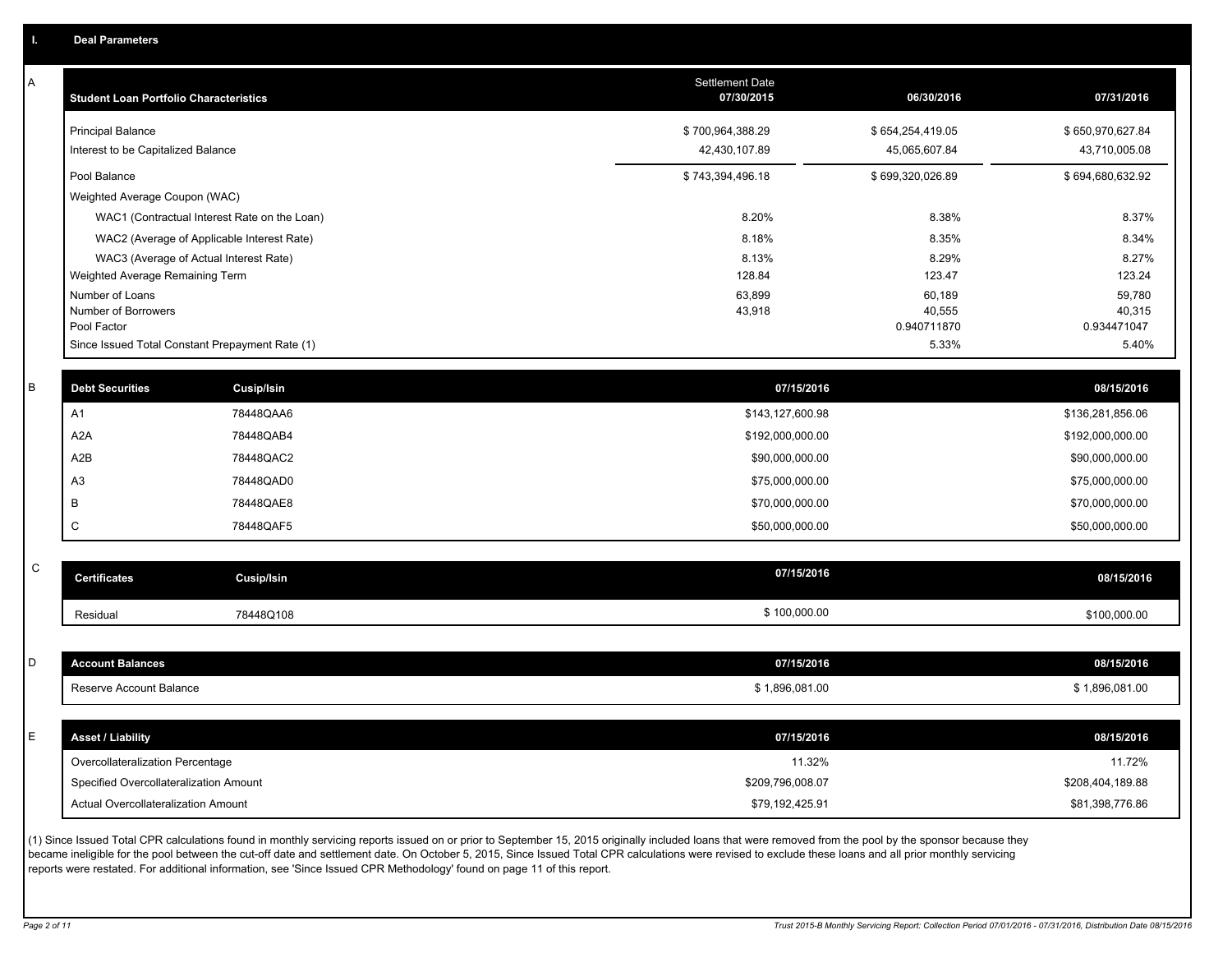### **II. 2015-B Trust Activity 07/01/2016 through 07/31/2016**

| Α | <b>Student Loan Principal Receipts</b>                           |                |  |
|---|------------------------------------------------------------------|----------------|--|
|   | <b>Borrower Principal</b>                                        | 6,054,240.71   |  |
|   | <b>Consolidation Activity Principal</b>                          | 0.00           |  |
|   | Seller Principal Reimbursement                                   | 0.00           |  |
|   | Servicer Principal Reimbursement                                 | 0.00           |  |
|   | Delinquent Principal Purchases by Servicer                       | 0.00           |  |
|   | <b>Other Principal Deposits</b>                                  | 0.00           |  |
|   | <b>Total Principal Receipts</b>                                  | \$6,054,240.71 |  |
| B | <b>Student Loan Interest Receipts</b>                            |                |  |
|   | Borrower Interest                                                | 2,492,971.75   |  |
|   | <b>Consolidation Activity Interest</b>                           | 0.00           |  |
|   | Seller Interest Reimbursement                                    | 0.00           |  |
|   | Servicer Interest Reimbursement                                  | 0.00           |  |
|   | Delinquent Interest Purchases by Servicer                        | 0.00           |  |
|   | <b>Other Interest Deposits</b>                                   | 0.00           |  |
|   | <b>Total Interest Receipts</b>                                   | \$2,492,971.75 |  |
| C | <b>Recoveries on Realized Losses</b>                             | \$29,241.47    |  |
| D | <b>Investment Income</b>                                         | \$2,714.03     |  |
| Ε | <b>Funds Borrowed from Next Collection Period</b>                | \$0.00         |  |
| F | <b>Funds Repaid from Prior Collection Period</b>                 | \$0.00         |  |
| G | Loan Sale or Purchase Proceeds                                   | \$0.00         |  |
| H | Initial Deposits to Distribution Account                         | \$0.00         |  |
|   | <b>Excess Transferred from Other Accounts</b>                    | \$0.00         |  |
| J | <b>Borrower Benefit Reimbursements</b>                           | \$0.00         |  |
| Κ | <b>Other Deposits</b>                                            | \$0.00         |  |
| L | <b>Other Fees Collected</b>                                      | \$0.00         |  |
| М | <b>AVAILABLE FUNDS</b>                                           | \$8,579,167.96 |  |
| N | Non-Cash Principal Activity During Collection Period             | \$2,770,449.50 |  |
| O | Aggregate Purchased Amounts by the Depositor, Servicer or Seller | \$0.00         |  |
| P | Aggregate Loan Substitutions                                     | \$0.00         |  |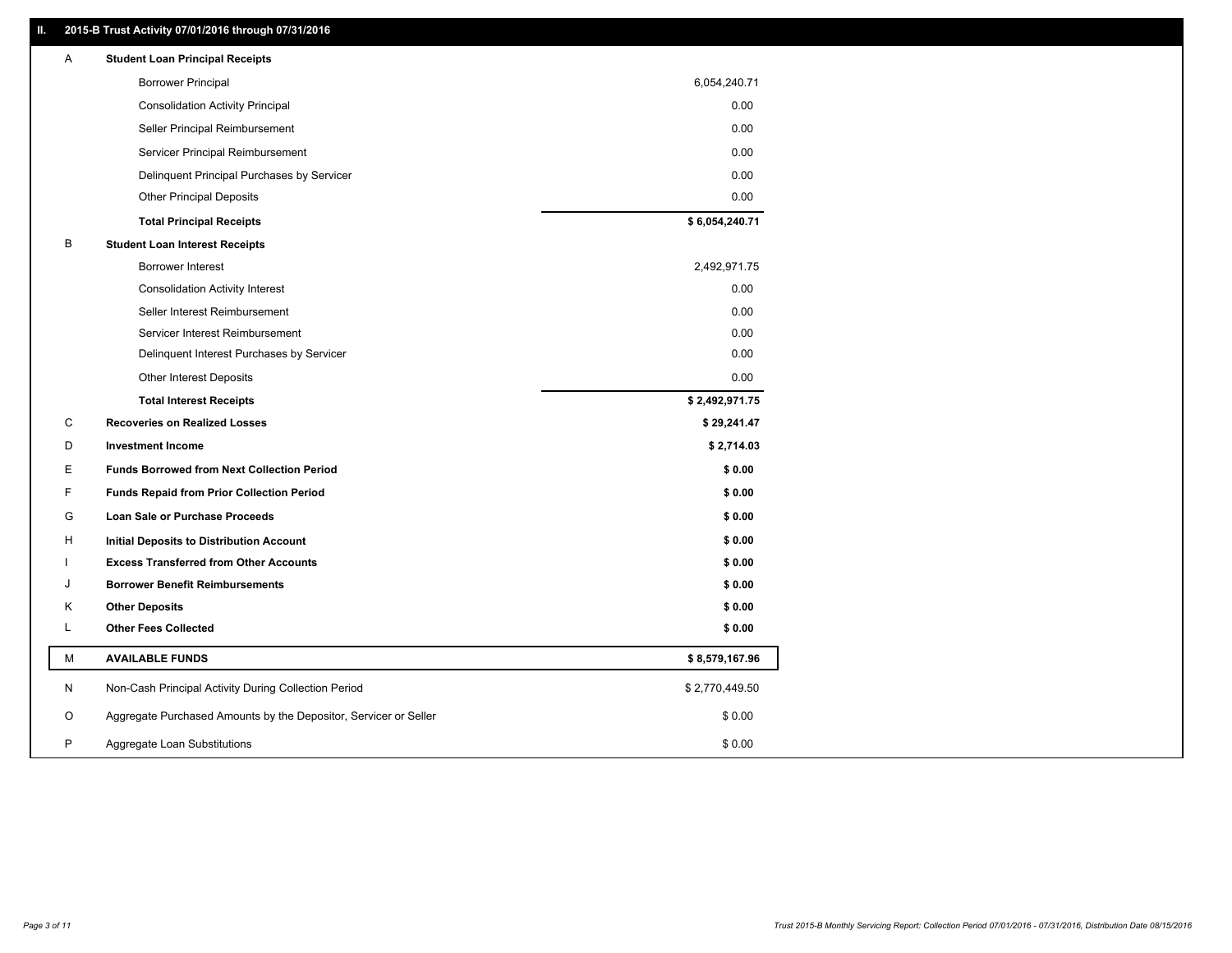|                   |                       |                          |         |                  | <b>Loans by Repayment Status</b> |                            |                          |         |                  |                |                            |
|-------------------|-----------------------|--------------------------|---------|------------------|----------------------------------|----------------------------|--------------------------|---------|------------------|----------------|----------------------------|
|                   |                       |                          |         | 07/31/2016       |                                  |                            |                          |         | 06/30/2016       |                |                            |
|                   |                       | <b>Wtd Avg</b><br>Coupon | # Loans | Principal        | % of Principal                   | % of Loans in<br>Repay (1) | <b>Wtd Avg</b><br>Coupon | # Loans | Principal        | % of Principal | % of Loans in<br>Repay (1) |
| INTERIM:          | IN SCHOOL             | 9.10%                    | 8,681   | \$94,864,038.18  | 14.573%                          | $-$ %                      | 9.10%                    | 8,994   | \$97,703,682.43  | 14.934%        | $-$ %                      |
|                   | GRACE                 | 8.86%                    | 4,094   | \$44,038,777.86  | 6.765%                           | $-$ %                      | 8.86%                    | 4,806   | \$50,841,939.84  | 7.771%         | $-$ %                      |
|                   | <b>DEFERMENT</b>      | 8.94%                    | 2,000   | \$20,252,521.37  | 3.111%                           | $-$ %                      | 8.95%                    | 1,968   | \$19,894,863.00  | 3.041%         | $-$ %                      |
| <b>REPAYMENT:</b> | <b>CURRENT</b>        | 7.96%                    | 42,484  | \$457,952,453.76 | 70.349%                          | 93.115%                    | 7.96%                    | 42,112  | \$455,235,244.65 | 69.581%        | 93.706%                    |
|                   | 31-60 DAYS DELINQUENT | 8.78%                    | 597     | \$7,112,015.43   | 1.093%                           | 1.446%                     | 8.76%                    | 533     | \$6,837,890.76   | 1.045%         | 1.408%                     |
|                   | 61-90 DAYS DELINQUENT | 9.01%                    | 312     | \$3,618,819.45   | 0.556%                           | 0.736%                     | 9.02%                    | 340     | \$4,185,911.83   | 0.640%         | 0.862%                     |
|                   | > 90 DAYS DELINQUENT  | 8.85%                    | 125     | \$1,456,468.38   | 0.224%                           | 0.296%                     | 9.11%                    | 96      | \$1,219,180.34   | 0.186%         | 0.251%                     |
|                   | <b>FORBEARANCE</b>    | 8.11%                    | 1,487   | \$21,675,533.41  | 3.330%                           | 4.407%                     | 8.30%                    | 1,340   | \$18,335,706.20  | 2.803%         | 3.774%                     |
| <b>TOTAL</b>      |                       |                          | 59,780  | \$650,970,627.84 | 100.00%                          | 100.00%                    |                          | 60,189  | \$654,254,419.05 | 100.00%        | 100.00%                    |

Percentages may not total 100% due to rounding  $^\star$ 

1 Loans classified in "Repayment" include any loan for which interim interest only, \$25 fixed payments or full principal and interest payments are due.

|                |                       |                          |         | 07/31/2016       |                |                                |                          |         | 06/30/2016       |                |                                |
|----------------|-----------------------|--------------------------|---------|------------------|----------------|--------------------------------|--------------------------|---------|------------------|----------------|--------------------------------|
|                |                       | <b>Wtd Avg</b><br>Coupon | # Loans | Principal        | % of Principal | % of Loans in<br>P&I Repay (2) | <b>Wtd Avg</b><br>Coupon | # Loans | Principal        | % of Principal | % of Loans in<br>P&I Repay (2) |
| INTERIM:       | IN SCHOOL             | 8.55%                    | 18,328  | \$217,319,983.04 | 33.384%        | $-$ %                          | 8.54%                    | 18,932  | \$224,224,733.37 | 34.272%        | $-$ %                          |
|                | GRACE                 | 8.33%                    | 7,988   | \$95,402,367.86  | 14.655%        | $-$ %                          | 8.33%                    | 9,358   | \$109,513,301.86 | 16.739%        | $-$ %                          |
|                | <b>DEFERMENT</b>      | 8.52%                    | 3,818   | \$38,479,728.82  | 5.911%         | $-$ %                          | 8.54%                    | 3,734   | \$37,295,989.92  | 5.701%         | $-$ %                          |
| P&I REPAYMENT: | <b>CURRENT</b>        | 7.93%                    | 27,268  | \$267,459,352.89 | 41.086%        | 89.222%                        | 7.95%                    | 25,996  | \$254,468,202.95 | 38.894%        | 89.848%                        |
|                | 31-60 DAYS DELINQUENT | 8.76%                    | 498     | \$6,123,671.47   | 0.941%         | 2.043%                         | 8.73%                    | 428     | \$5,479,697.37   | 0.838%         | 1.935%                         |
|                | 61-90 DAYS DELINQUENT | 9.05%                    | 271     | \$3,110,014.12   | 0.478%         | 1.037%                         | 9.07%                    | 313     | \$3,832,799.10   | 0.586%         | 1.353%                         |
|                | > 90 DAYS DELINQUENT  | 8.88%                    | 122     | \$1,399,976.23   | 0.215%         | 0.467%                         | 9.13%                    | 88      | \$1,103,988.28   | 0.169%         | 0.390%                         |
|                | FORBEARANCE           | 8.11%                    | 1,487   | \$21,675,533.41  | 3.330%         | 7.231%                         | 8.30%                    | 1,340   | \$18,335,706.20  | 2.803%         | 6.474%                         |
| <b>TOTAL</b>   |                       |                          | 59,780  | \$650,970,627.84 | 100.00%        | 100.00%                        |                          | 60,189  | \$654,254,419.05 | 100.00%        | 100.00%                        |

WAC reflects WAC3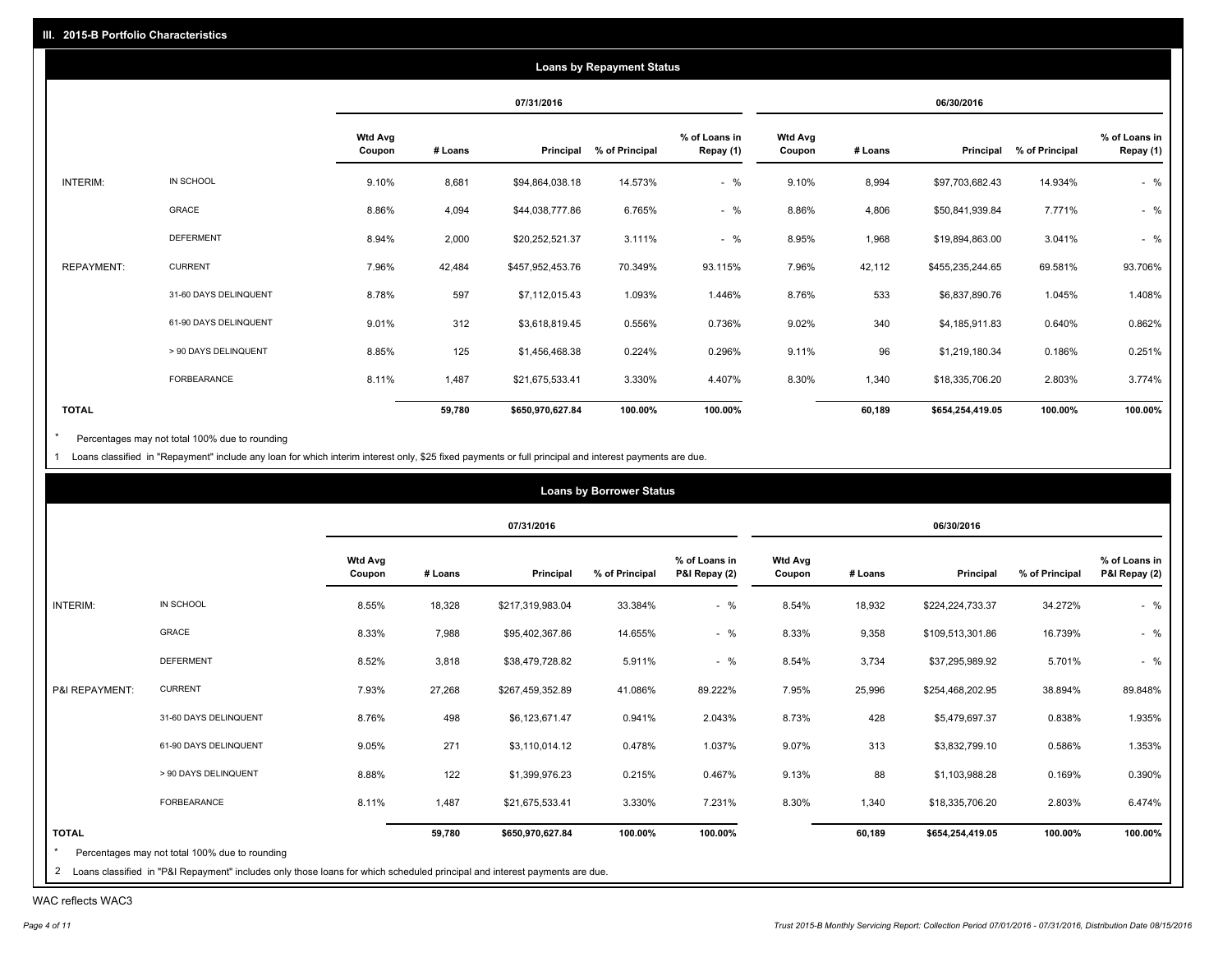|                                                                                                  | 7/31/2016        | 6/30/2016        |
|--------------------------------------------------------------------------------------------------|------------------|------------------|
| Pool Balance                                                                                     | \$694,680,632.92 | \$699,320,026.89 |
| Total # Loans                                                                                    | 59,780           | 60,189           |
| Total # Borrowers                                                                                | 40,315           | 40,555           |
| Weighted Average Coupon                                                                          | 8.34%            | 8.35%            |
| Weighted Average Remaining Term                                                                  | 123.24           | 123.47           |
| Percent of Pool - Cosigned                                                                       | 92.2%            | 92.2%            |
| Percent of Pool - Non Cosigned                                                                   | 7.8%             | 7.8%             |
| Borrower Interest Accrued for Period                                                             | \$4,535,729.72   | \$4,420,191.50   |
| <b>Outstanding Borrower Interest Accrued</b>                                                     | \$46,675,516.67  | \$47,893,512.81  |
| Gross Principal Realized Loss - Periodic                                                         | \$437,980.01     | \$475,284.48     |
| Gross Principal Realized Loss - Cumulative                                                       | \$4,815,932.47   | \$4,377,952.46   |
| Recoveries on Realized Losses - Periodic                                                         | \$29,241.47      | \$14,429.32      |
| Recoveries on Realized Losses - Cumulative                                                       | \$150,113.62     | \$120,872.15     |
| Net Losses - Periodic                                                                            | \$408,738.54     | \$460,855.16     |
| Net Losses - Cumulative                                                                          | \$4,665,818.85   | \$4,257,080.31   |
| Non-Cash Principal Activity - Capitalized Interest                                               | \$3,210,094.89   | \$2,318,437.47   |
| Since Issued Total Constant Prepayment Rate (CPR) (1)                                            | 5.40%            | 5.33%            |
| <b>Loan Substitutions</b>                                                                        | \$0.00           | \$0.00           |
| <b>Cumulative Loan Substitutions</b>                                                             | \$0.00           | \$0.00           |
| <b>Unpaid Servicing Fees</b>                                                                     | \$0.00           | \$0.00           |
| <b>Unpaid Administration Fees</b>                                                                | \$0.00           | \$0.00           |
| <b>Unpaid Carryover Servicing Fees</b>                                                           | \$0.00           | \$0.00           |
| Note Interest Shortfall                                                                          | \$0.00           | \$0.00           |
| Loans in Modification                                                                            | \$7,981,421.78   | \$6,092,443.12   |
| % of Loans in Modification as a % of Loans in Repayment (P&I)                                    | 2.66%            | 2.15%            |
|                                                                                                  |                  |                  |
|                                                                                                  |                  |                  |
| % Annualized Gross Principal Realized Loss - Periodic as a %<br>of Loans in Repayment (P&I) * 12 | 1.75%            | 2.01%            |
| % Gross Principal Realized Loss - Cumulative as a % of                                           |                  |                  |
| Original Pool Balance                                                                            | 0.65%            | 0.59%            |

(1) Since Issued Total CPR calculations found in monthly servicing reports issued on or prior to September 15, 2015 originally included loans that were removed from the pool by the sponsor because they became ineligible for the pool between the cut-off date and settlement date. On October 5, 2015, Since Issued Total CPR calculations were revised to exclude these loans and all prior monthly servicing reports were restated. For additional information, see 'Since Issued CPR Methodology' found on page 11 of this report.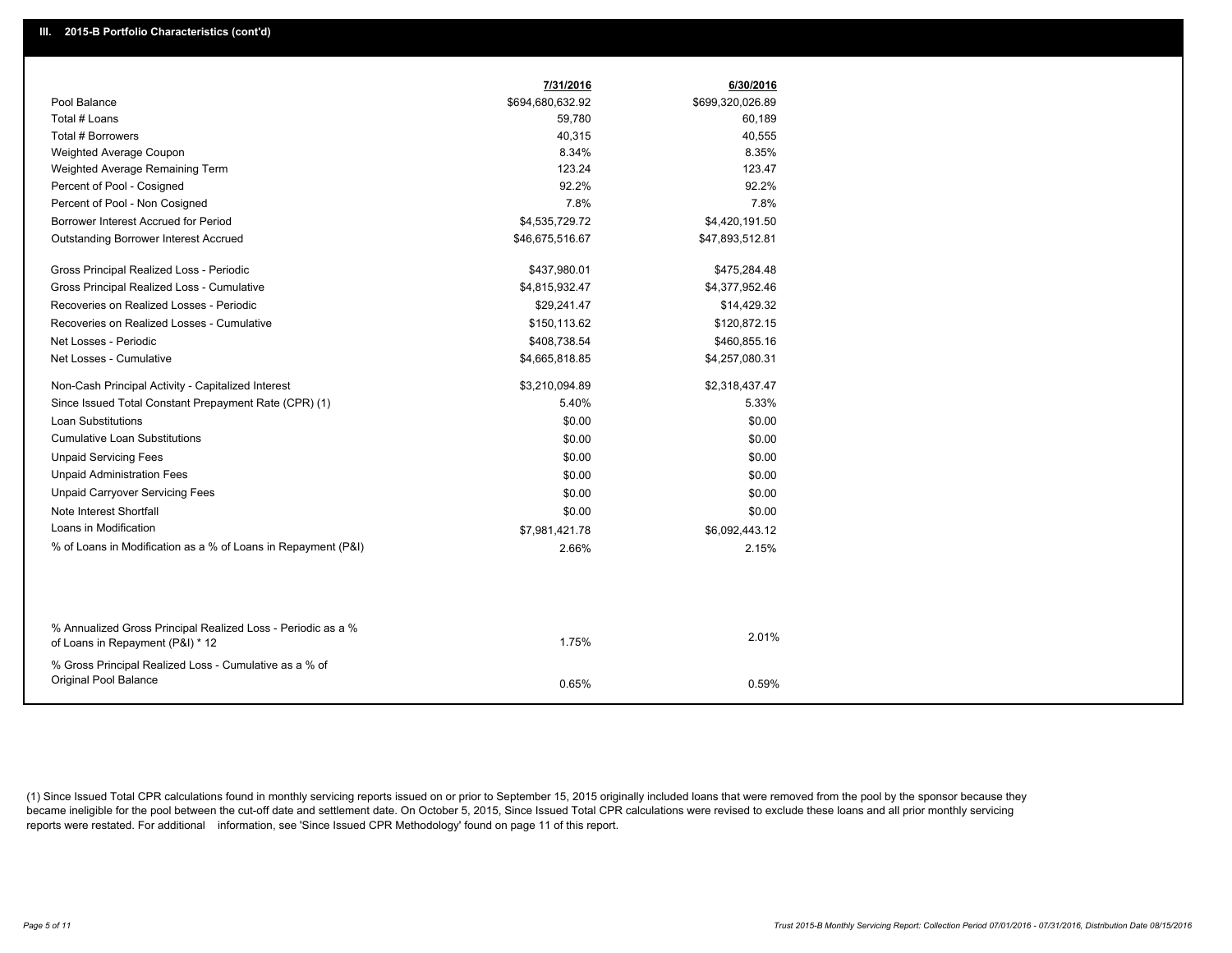#### **Loan Program**  A

|                                    | Weighted<br><b>Average Coupon</b> | # LOANS | <b>\$ AMOUNT</b> | $%$ *     |
|------------------------------------|-----------------------------------|---------|------------------|-----------|
| - Smart Option Interest-Only Loans | 7.06%                             | 13,110  | \$129,818,955.37 | 19.942%   |
| - Smart Option Fixed Pay Loans     | 8.25%                             | 16,629  | \$208,606,620.99 | 32.045%   |
| - Smart Option Deferred Loans      | 8.73%                             | 30.041  | \$312,545,051.48 | 48.012%   |
| - Other Loan Programs              | $0.00\%$                          | 0       | \$0.00           | $0.000\%$ |
| <b>Total</b>                       | 8.27%                             | 59,780  | \$650,970,627.84 | 100.000%  |

\* Percentages may not total 100% due to rounding

B

C

**Index Type**

|                       | Weighted<br><b>Average Coupon</b> | # LOANS | <b>\$ AMOUNT</b> | $%$ *     |
|-----------------------|-----------------------------------|---------|------------------|-----------|
| - Fixed Rate Loans    | 9.32%                             | 10,335  | \$125,330,297.36 | 19.253%   |
| - LIBOR Indexed Loans | 8.01%                             | 49,445  | \$525,640,330.48 | 80.747%   |
| - Other Index Rates   | $0.00\%$                          |         | \$0.00           | $0.000\%$ |
| Total                 | 8.27%                             | 59,780  | \$650,970,627.84 | 100.000%  |

\* Percentages may not total 100% due to rounding

## **Weighted Average Recent FICO**

| (2)<br>Wtd Avg Recent FICO Band | # LOANS     | <b>\$ AMOUNT</b>                 | $%$ *             |
|---------------------------------|-------------|----------------------------------|-------------------|
| $0 - 639$                       | 3,660       | \$34,286,088.85                  | 5.267%            |
| 640 - 669                       | 3,602       | \$36,458,394.59                  | 5.601%            |
| 670 - 699                       | 7,191       | \$73,592,576.36                  | 11.305%           |
| 700 - 739<br>$740 +$            | 14.061      | \$153,712,145.34                 | 23.613%           |
| N/A(1)                          | 31,257<br>9 | \$352,810,134.44<br>\$111,288.26 | 54.198%<br>0.017% |
| <b>Total</b>                    | 59,780      | \$650,970,627.84                 | 100.000%          |

WAC reflects WAC3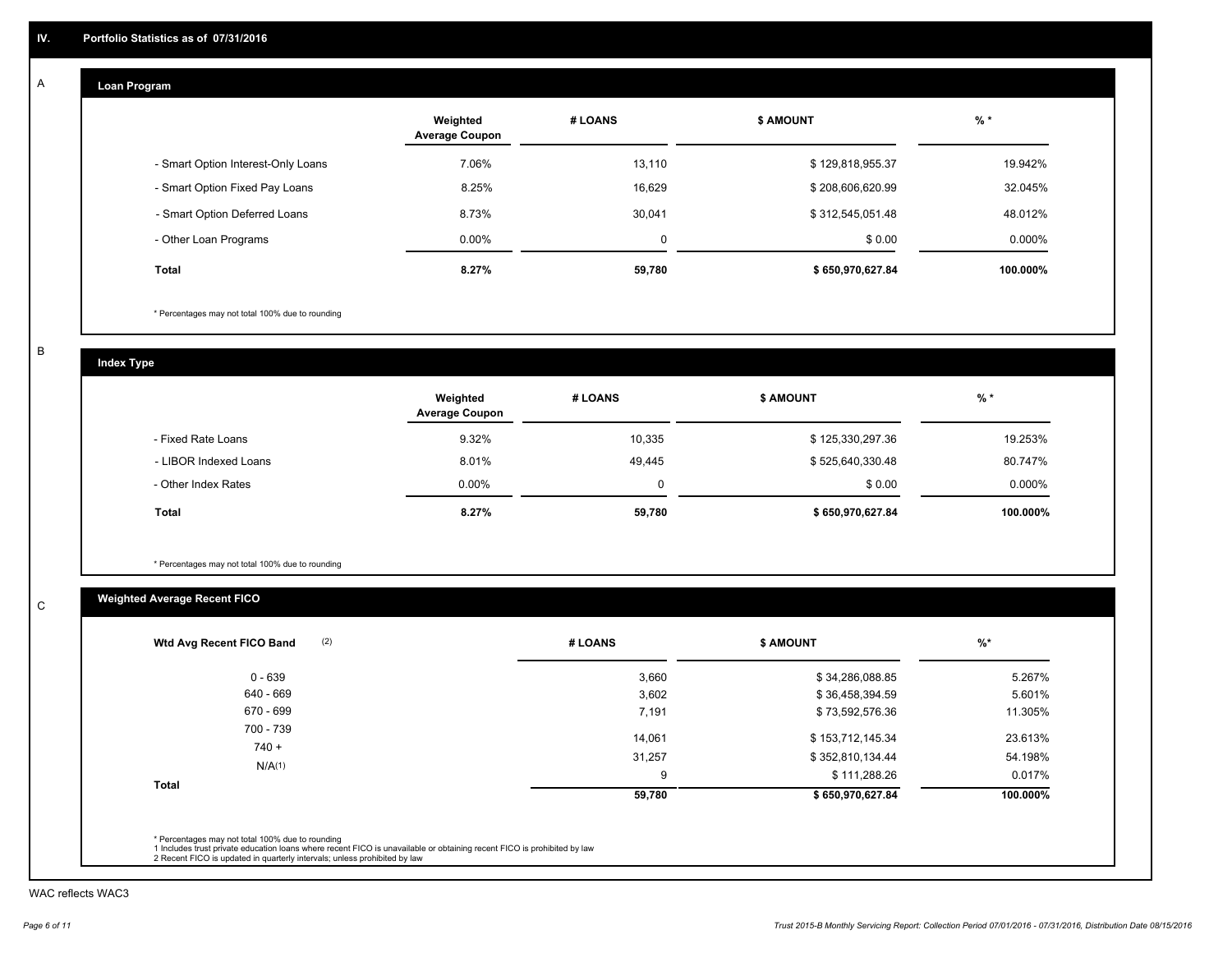| ۷. |     | 2015-B Reserve Account and Principal Distribution Calculations                             |                  |  |
|----|-----|--------------------------------------------------------------------------------------------|------------------|--|
| А. |     | <b>Reserve Account</b>                                                                     |                  |  |
|    |     | Specified Reserve Account Balance                                                          | \$1,896,081.00   |  |
|    |     | Actual Reserve Account Balance                                                             | \$1,896,081.00   |  |
| В. |     | <b>Principal Distribution Amount</b>                                                       |                  |  |
|    | i.  | Class A Notes Outstanding                                                                  | \$500,127,600.98 |  |
|    | ii. | Pool Balance                                                                               | \$694,680,632.92 |  |
|    |     | First Priority Principal Distribution Amount (i - ii)<br>iii.                              | \$0.00           |  |
|    |     |                                                                                            |                  |  |
|    | iv. | Class A and B Notes Outstanding                                                            | \$570,127,600.98 |  |
|    | v.  | First Priority Principal Distribution Amount                                               | \$0.00           |  |
|    | vi. | Pool Balance                                                                               | \$694,680,632.92 |  |
|    |     | Specified Overcollateralization Amount<br>vii.                                             | \$208,404,189.88 |  |
|    |     | Available Funds (after payment of waterfall items A through H)<br>viii.                    | \$0.00           |  |
|    | ix. | <b>Class C Notes Outstanding</b>                                                           | \$50,000,000.00  |  |
|    | x.  | Regular Principal Distribution Amount (if (iv > 0, (iv - v) - (vi - vii), min(viii, ix))   | \$83,851,157.94  |  |
|    | xi. | Pool Balance                                                                               | \$694,680,632.92 |  |
|    |     | 10% of Initial Pool Balance<br>xii.                                                        | \$74,339,449.62  |  |
|    |     |                                                                                            |                  |  |
|    |     | First Priority Principal Distribution Amount<br>xiii.                                      | \$0.00           |  |
|    |     | Regular Principal Distribution Amount<br>xiv.                                              | \$83,851,157.94  |  |
|    |     | Available Funds (after payment of waterfall items A through J)<br>XV.                      | \$0.00           |  |
|    |     | xvi. Additional Principal Distribution Amount (if(ix $\lt$ = x, min(xv, xi - xiii - xiv))) | \$0.00           |  |
|    |     |                                                                                            |                  |  |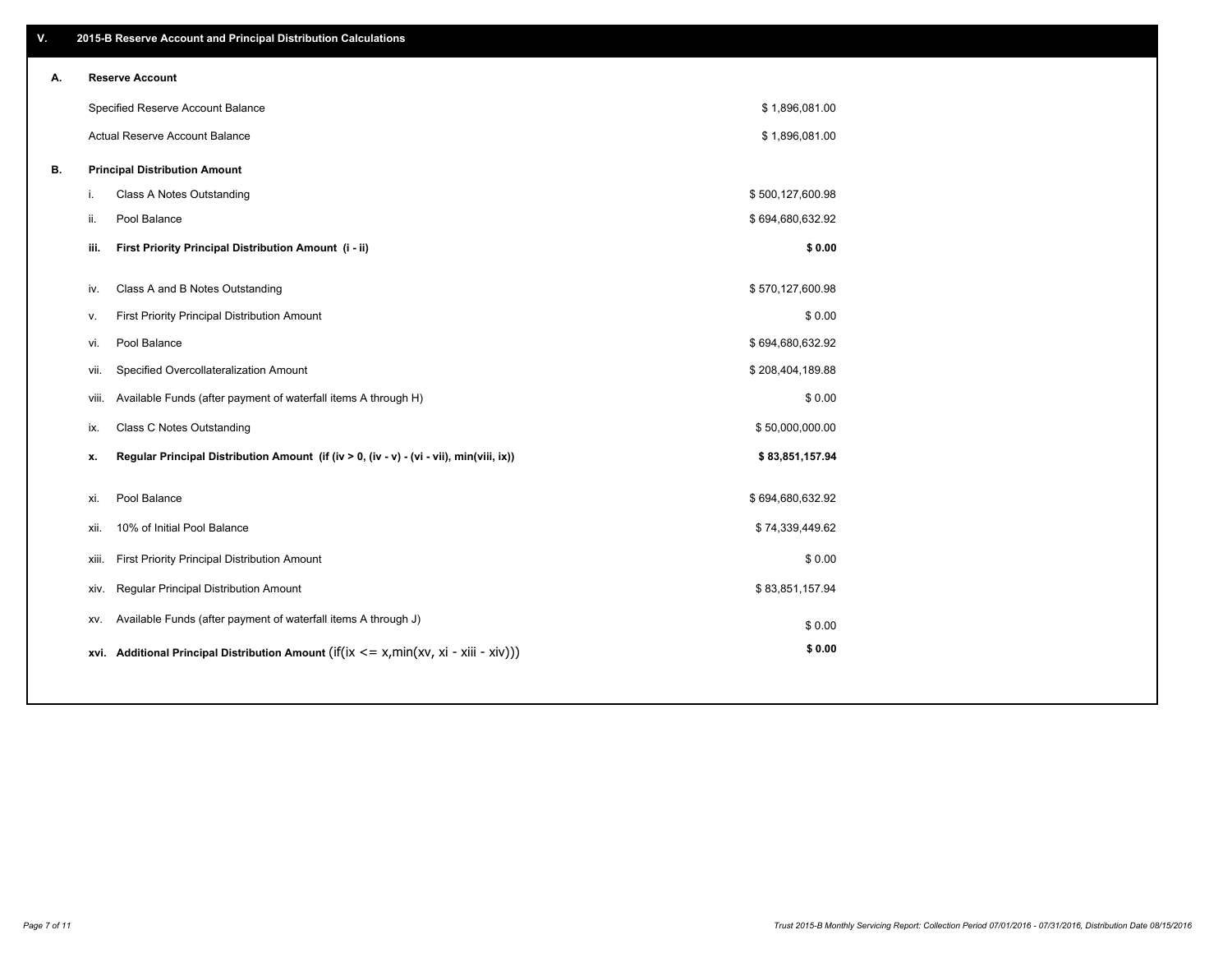|    |                                                                                   | Paid                 | <b>Funds Balance</b>             |
|----|-----------------------------------------------------------------------------------|----------------------|----------------------------------|
|    | <b>Total Available Funds</b>                                                      |                      | \$8,579,167.96                   |
| A  | <b>Trustee Fees</b>                                                               | \$0.00               | \$8,579,167.96                   |
| B  | <b>Servicing Fees</b>                                                             | \$436,610.80         | \$8,142,557.16                   |
| C  | i. Administration Fees<br>ii. Unreimbursed Administrator Advances plus any Unpaid | \$8,333.00<br>\$0.00 | \$8,134,224.16<br>\$8,134,224.16 |
| D  | Class A Noteholders Interest Distribution Amount                                  | \$896,812.57         | \$7,237,411.59                   |
| Ε  | <b>First Priority Principal Payment</b>                                           | \$0.00               | \$7,237,411.59                   |
| F. | Class B Noteholders Interest Distribution Amount                                  | \$204,166.67         | \$7,033,244.92                   |
| G  | Class C Noteholders Interest Distribution Amount                                  | \$187,500.00         | \$6,845,744.92                   |
| H  | <b>Reinstatement Reserve Account</b>                                              | \$0.00               | \$6,845,744.92                   |
|    | <b>Regular Principal Distribution</b>                                             | \$6,845,744.92       | \$0.00                           |
| J  | <b>Carryover Servicing Fees</b>                                                   | \$0.00               | \$0.00                           |
| Κ  | Additional Principal Distribution Amount                                          | \$0.00               | \$0.00                           |
| L. | Unpaid Expenses of Trustee                                                        | \$0.00               | \$0.00                           |
| M  | Unpaid Expenses of Administrator                                                  | \$0.00               | \$0.00                           |
| N  | Remaining Funds to the Residual Certificateholders                                | \$0.00               | \$0.00                           |

#### **Waterfall Conditions**

|      | Pool Balance                                                                       | \$694,680,632.92 |
|------|------------------------------------------------------------------------------------|------------------|
| Ш.   | Class A and B Notes Outstanding                                                    | \$570,127,600.98 |
| iii. | Class C Noteholders' Interest Distribution Ratio (i / ii)                          | 121.85%          |
| IV.  | Minimum Ratio                                                                      | 110.00%          |
| v.   | Is the Class C Noteholders' Interest Distribution Condition Satisfied (iii $>$ iv) | v                |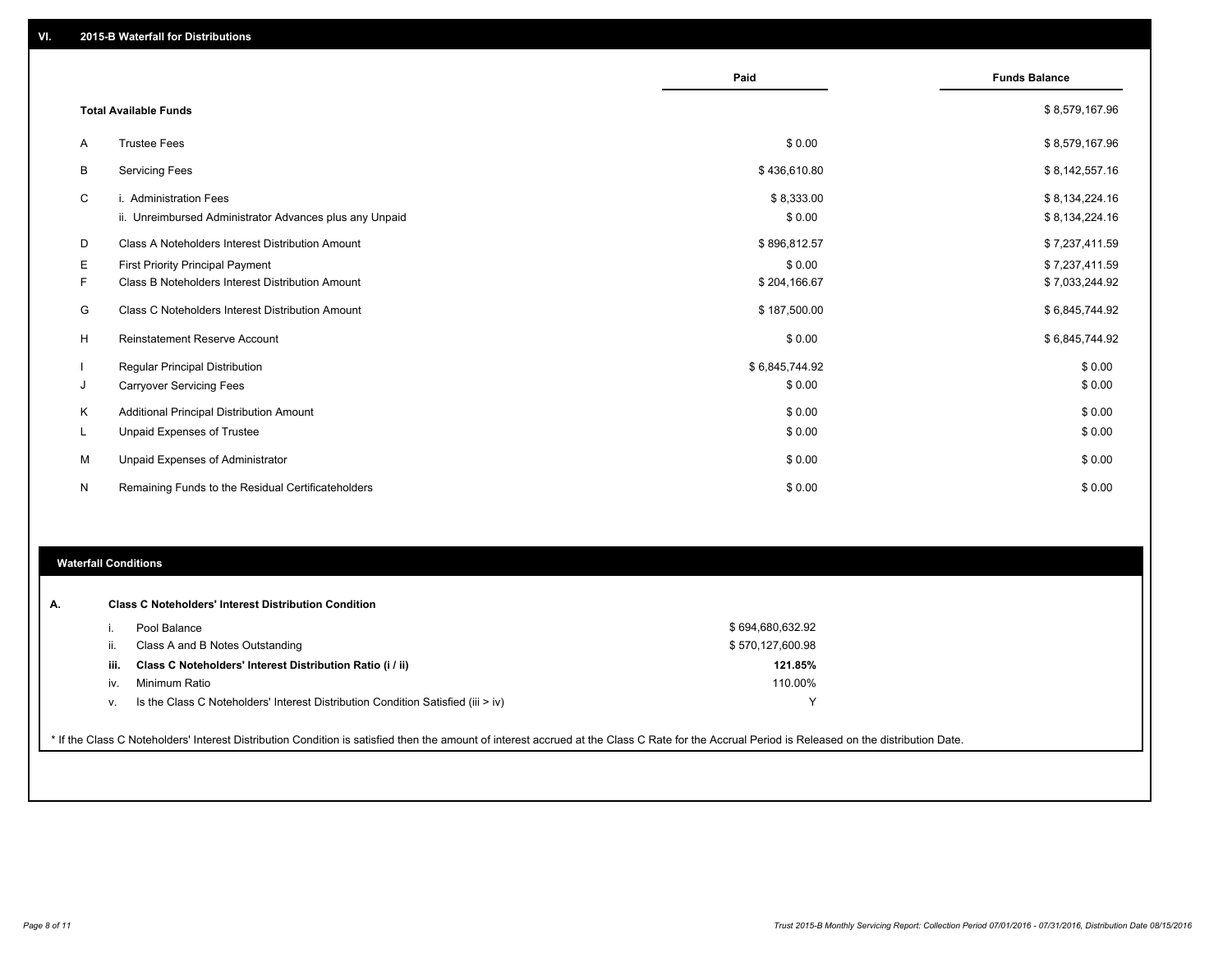| <b>Distribution Amounts</b>                                |                         |                         |                         |
|------------------------------------------------------------|-------------------------|-------------------------|-------------------------|
|                                                            | A1                      | A <sub>2</sub> A        | A <sub>2</sub> B        |
| Cusip/Isin                                                 | 78448QAA6               | 78448QAB4               | 78448QAC2               |
| <b>Beginning Balance</b>                                   | \$143,127,600.98        | \$192,000,000.00        | \$90,000,000.00         |
| Index                                                      | <b>LIBOR</b>            | <b>FIXED</b>            | <b>LIBOR</b>            |
| Spread/Fixed Rate                                          | 0.70%                   | 2.98%                   | 1.20%                   |
| Record Date (Days Prior to Distribution)                   | 1 NEW YORK BUSINESS DAY | 1 NEW YORK BUSINESS DAY | 1 NEW YORK BUSINESS DAY |
| <b>Accrual Period Begin</b>                                | 7/15/2016               | 7/15/2016               | 7/15/2016               |
| <b>Accrual Period End</b>                                  | 8/15/2016               | 8/15/2016               | 8/15/2016               |
| Daycount Fraction                                          | 0.08611111              | 0.08333333              | 0.08611111              |
| Interest Rate*                                             | 1.18135%                | 2.98000%                | 1.68135%                |
| <b>Accrued Interest Factor</b>                             | 0.001017274             | 0.002483333             | 0.001447829             |
| <b>Current Interest Due</b>                                | \$145,599.93            | \$476,800.00            | \$130,304.62            |
| Interest Shortfall from Prior Period Plus Accrued Interest | $$ -$                   | $\mathsf{\$}$ -         | $\frac{2}{3}$ -         |
| <b>Total Interest Due</b>                                  | \$145,599.93            | \$476,800.00            | \$130,304.62            |
| <b>Interest Paid</b>                                       | \$145,599.93            | \$476,800.00            | \$130,304.62            |
| <b>Interest Shortfall</b>                                  | $S -$                   | $\mathsf{\$}$ -         | $\mathsf{\$}$ -         |
| <b>Principal Paid</b>                                      | \$6,845,744.92          | $\frac{2}{3}$ -         | $S -$                   |
| <b>Ending Principal Balance</b>                            | \$136,281,856.06        | \$192,000,000.00        | \$90,000,000.00         |
| Paydown Factor                                             | 0.028885000             | 0.000000000             | 0.000000000             |
| <b>Ending Balance Factor</b>                               | 0.575028929             | 1.000000000             | 1.000000000             |

\* Pay rates for Current Distribution. For the interest rates applicable to the next distribution date, please see https://www.salliemae.com/about/investors/data/SMBabrate.txt.

**VII. 2015-B Distributions**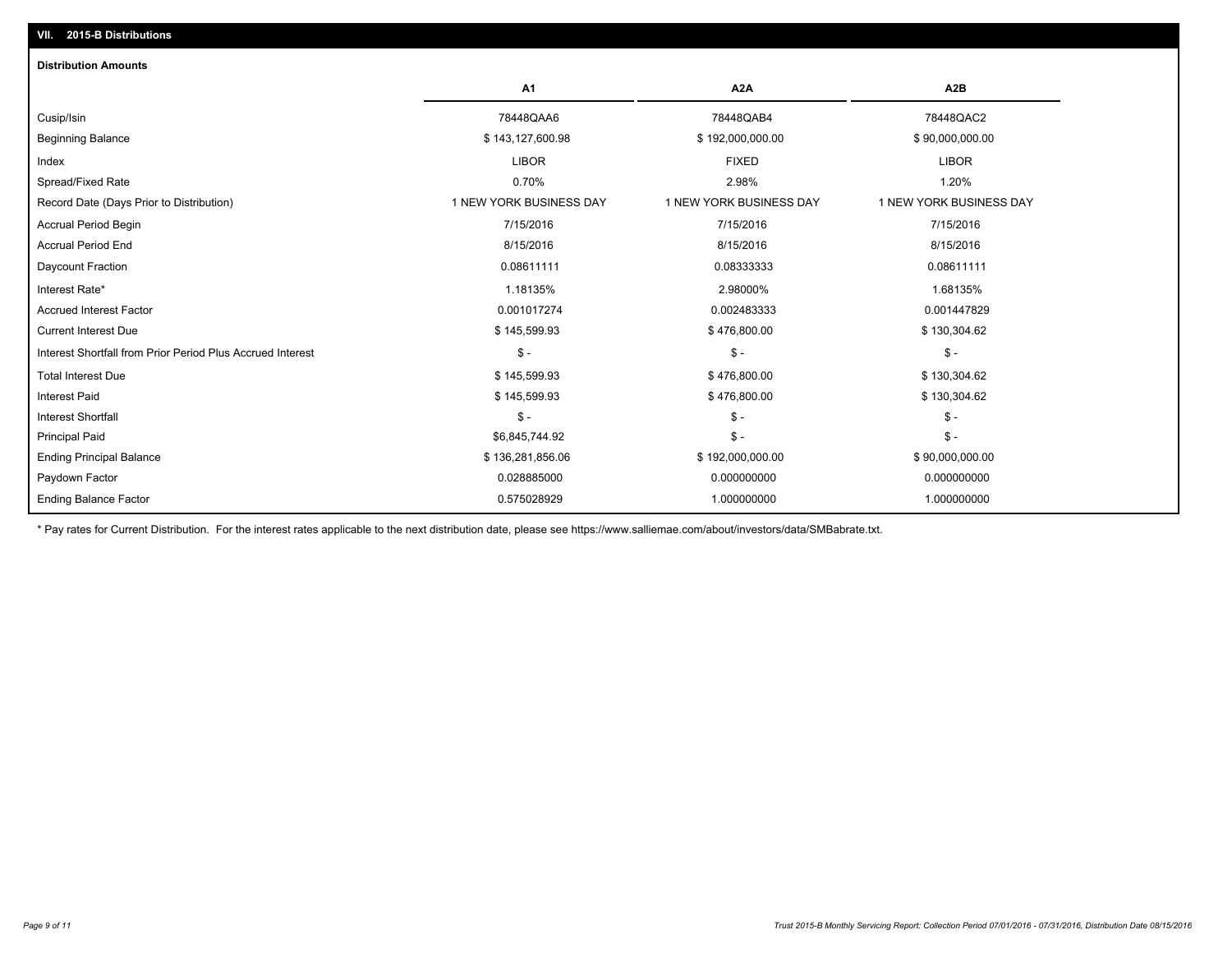| A3                      | в                       | C                       |
|-------------------------|-------------------------|-------------------------|
| 78448QAD0               | 78448QAE8               | 78448QAF5               |
| \$75,000,000.00         | \$70,000,000.00         | \$50,000,000.00         |
| <b>LIBOR</b>            | <b>FIXED</b>            | <b>FIXED</b>            |
| 1.75%                   | 3.50%                   | 4.50%                   |
| 1 NEW YORK BUSINESS DAY | 1 NEW YORK BUSINESS DAY | 1 NEW YORK BUSINESS DAY |
| 7/15/2016               | 7/15/2016               | 7/15/2016               |
| 8/15/2016               | 8/15/2016               | 8/15/2016               |
| 0.08611111              | 0.08333333              | 0.08333333              |
| 2.23135%                | 3.50000%                | 4.50000%                |
| 0.001921440             | 0.002916667             | 0.003750000             |
| \$144,108.02            | \$204,166.67            | \$187,500.00            |
| $\mathsf{\$}$ -         | $\mathsf{\$}$ -         | $\mathcal{S}$ -         |
| \$144,108.02            | \$204,166.67            | \$187,500.00            |
| \$144,108.02            | \$204,166.67            | \$187,500.00            |
| $S -$                   | $\mathsf{\$}$ -         | $\mathsf{\$}$ -         |
| $S -$                   | $\mathsf{\$}$ -         | $\mathsf{\$}$ -         |
| \$75,000,000.00         | \$70,000,000.00         | \$50,000,000.00         |
| 0.000000000             | 0.000000000             | 0.000000000             |
| 1.000000000             | 1.000000000             | 1.000000000             |
|                         |                         |                         |

\* Pay rates for Current Distribution. For the interest rates applicable to the next distribution date, please see https://www.salliemae.com/about/investors/data/SMBabrate.txt.

**VII. 2015-B Distributions**